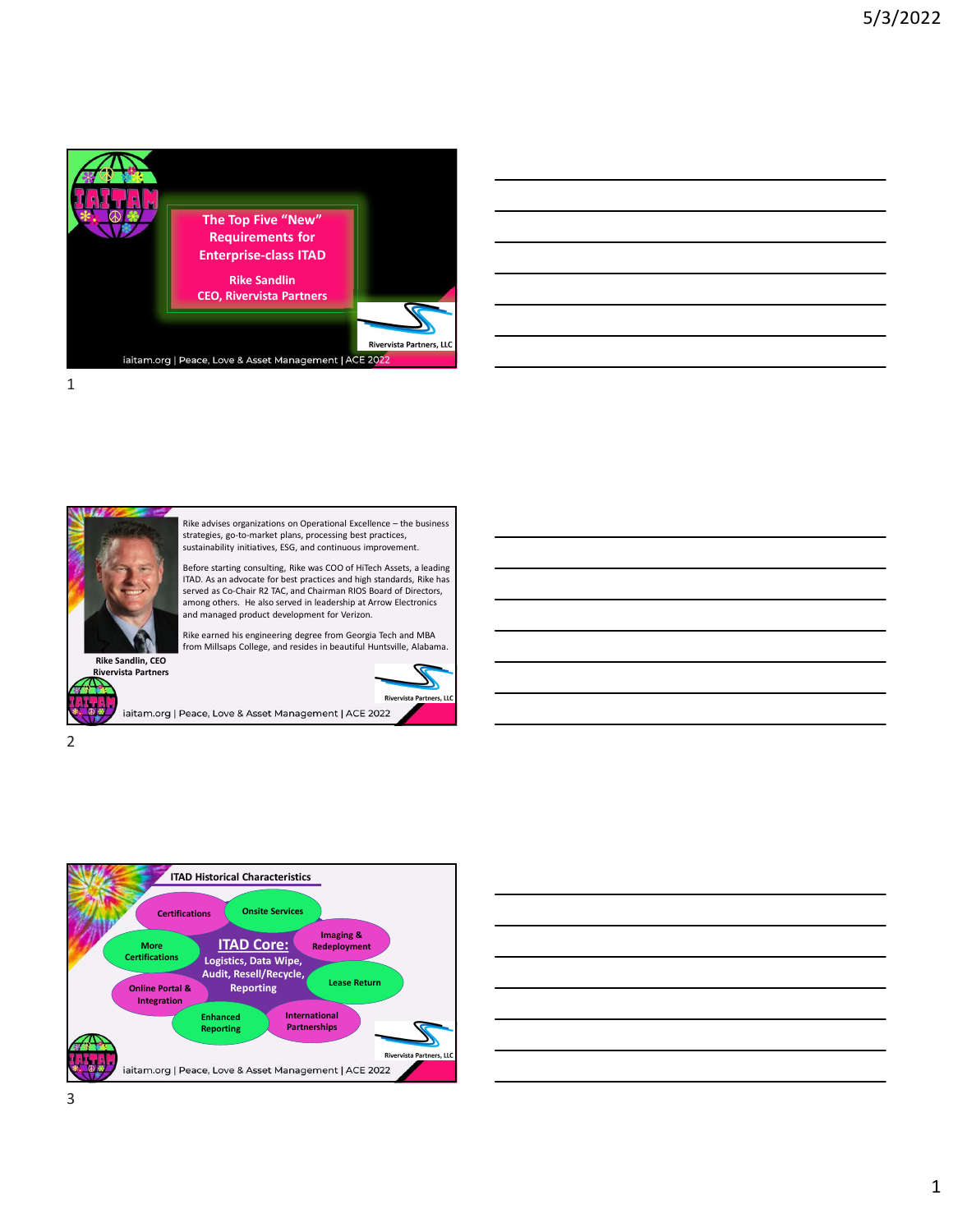

| ilways a hassle. | 1-click / assisted        |  |  |  |  |
|------------------|---------------------------|--|--|--|--|
|                  | erase;<br>QR Code to pack |  |  |  |  |
| instream.        | & ship                    |  |  |  |  |
|                  |                           |  |  |  |  |
|                  |                           |  |  |  |  |
| or               |                           |  |  |  |  |
| pt?              |                           |  |  |  |  |
|                  |                           |  |  |  |  |
| Low burden?      |                           |  |  |  |  |
|                  |                           |  |  |  |  |
|                  | Rivervista Partners, LLC  |  |  |  |  |
| 1ent   ACE 2022  |                           |  |  |  |  |
|                  |                           |  |  |  |  |









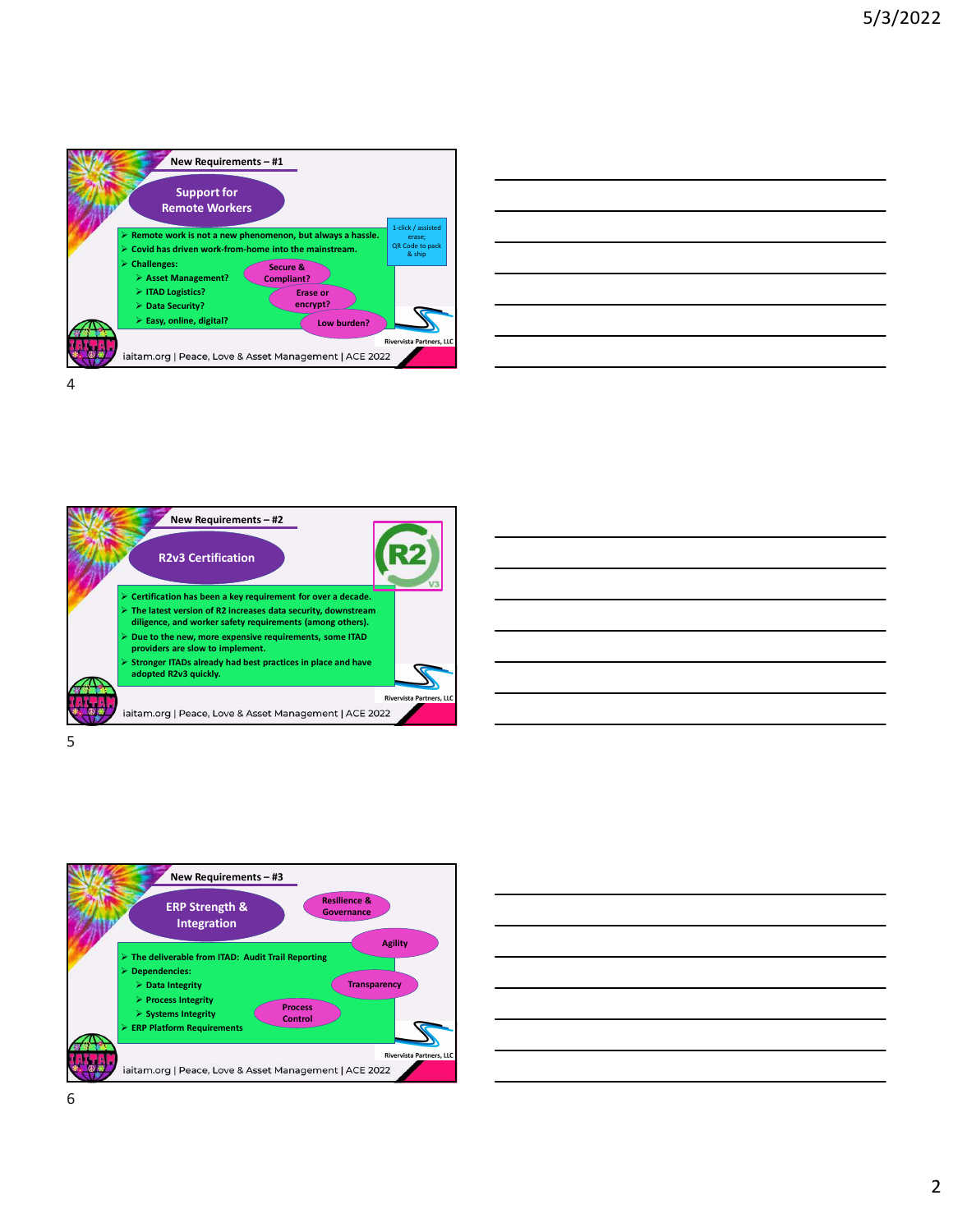

| <u> 1989 - Johann Stoff, deutscher Stoffen und der Stoffen und der Stoffen und der Stoffen und der Stoffen und de</u> |  |        |
|-----------------------------------------------------------------------------------------------------------------------|--|--------|
| <u> 1989 - Andrea Andrew Maria (h. 1989).</u>                                                                         |  |        |
|                                                                                                                       |  | ______ |
| <u> 1989 - Johann Stoff, deutscher Stoffen und der Stoffen und der Stoffen und der Stoffen und der Stoffen und de</u> |  |        |
|                                                                                                                       |  |        |
| the control of the control of the con-                                                                                |  |        |
| ,我们也不会有什么?""我们的人,我们也不会有什么?""我们的人,我们也不会有什么?""我们的人,我们也不会有什么?""我们的人,我们也不会有什么?""我们的人                                      |  |        |